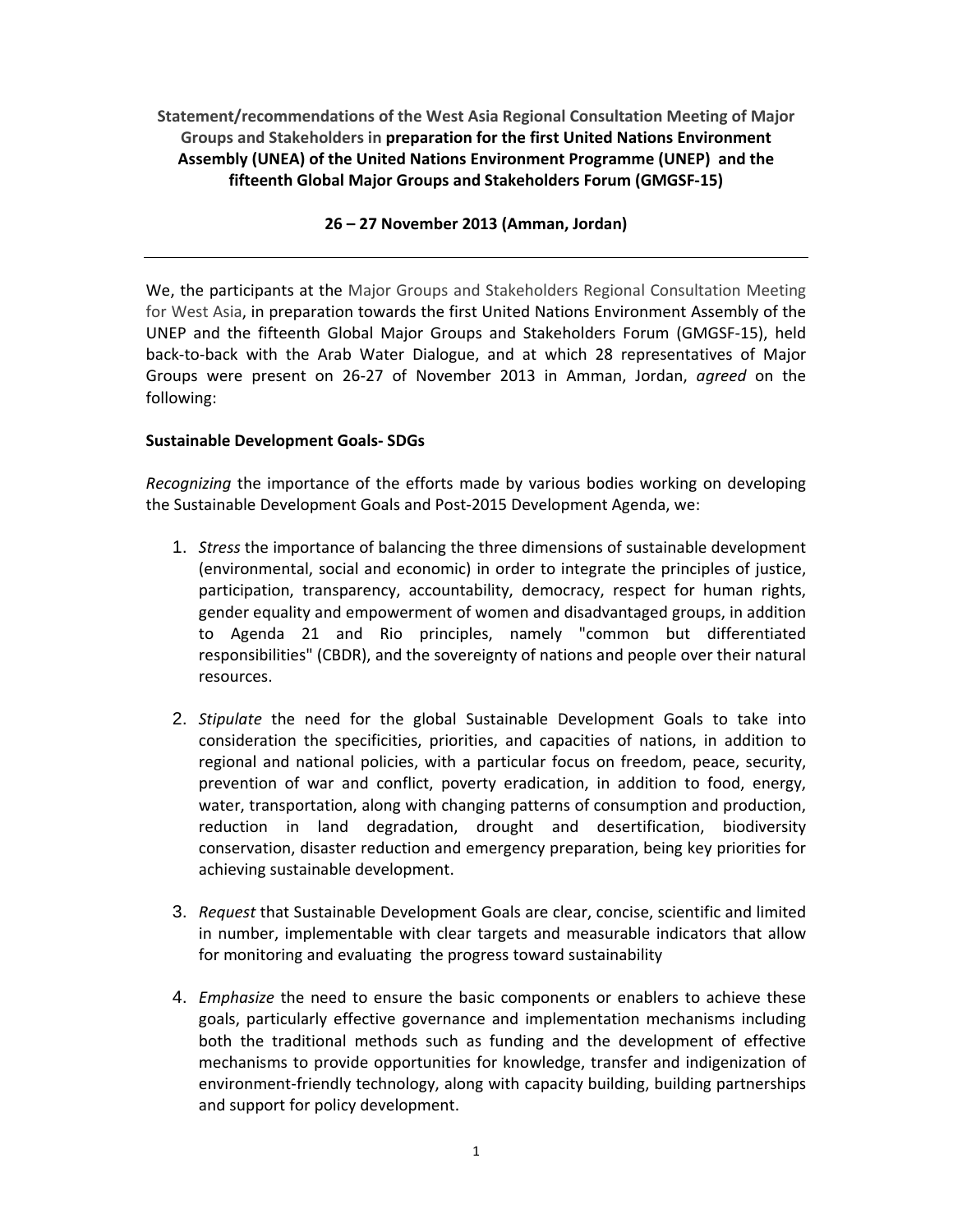- 5. *Demand* the strengthening of institutional framework for sustainable development at national and regional levels in a way that is in‐line with the principles of Rio+20, through establishing effective and transparent bodies or councils, that are connected and accountable to the highest decision making authorities, empowered and mandated to implement and follow up on the Sustainable Development Goals and plans, specifically through:
	- 5.1 The establishment of a Council for Sustainable Development at the regional level that is directly linked to the Economic and Social Council of the League of Arab States, with mechanisms to ensure the engagement of civil society, major groups and stakeholders at all levels.
	- 5.2 The establishment of a Council for Sustainable Development at national level that is directly linked to the executive authority with mechanisms to ensure the engagement of civil society, major groups and stakeholders at all levels.

## **The right to information access**

- 6. We *urge* States to activate Principle 10 of the Rio Declaration to make it a fundamental principle of engagement and partnership among civil society, major groups and stakeholders, through:
	- 6.1 The adoption of the Bali Guidelines prepared by UNEP at the regional and national levels and the development of legislation, policies and appropriate mechanisms to ensure the right of access to information concerning the environment and sustainable development.
	- 6.2 The introduction of environmental law principles and the integration of sustainable development concepts within the education curriculum (schools and universities) and extra‐curricular awareness programmes.
	- 6.3 The development and establishment of a sustainable development information and data network to support the decision‐making and planning processes and initiatives at the government and civil society levels.
	- 6.4 Ensuring the continuous implementation of environmental assessments along with the implementation of environmental impact assessments for all projects and programmes, to ensure impacts and risks are identified, addressed and managed.
	- 6.5 The need to integrate the environmental dimension in national policies, strategies and programmes to achieve the Sustainable Development Goals.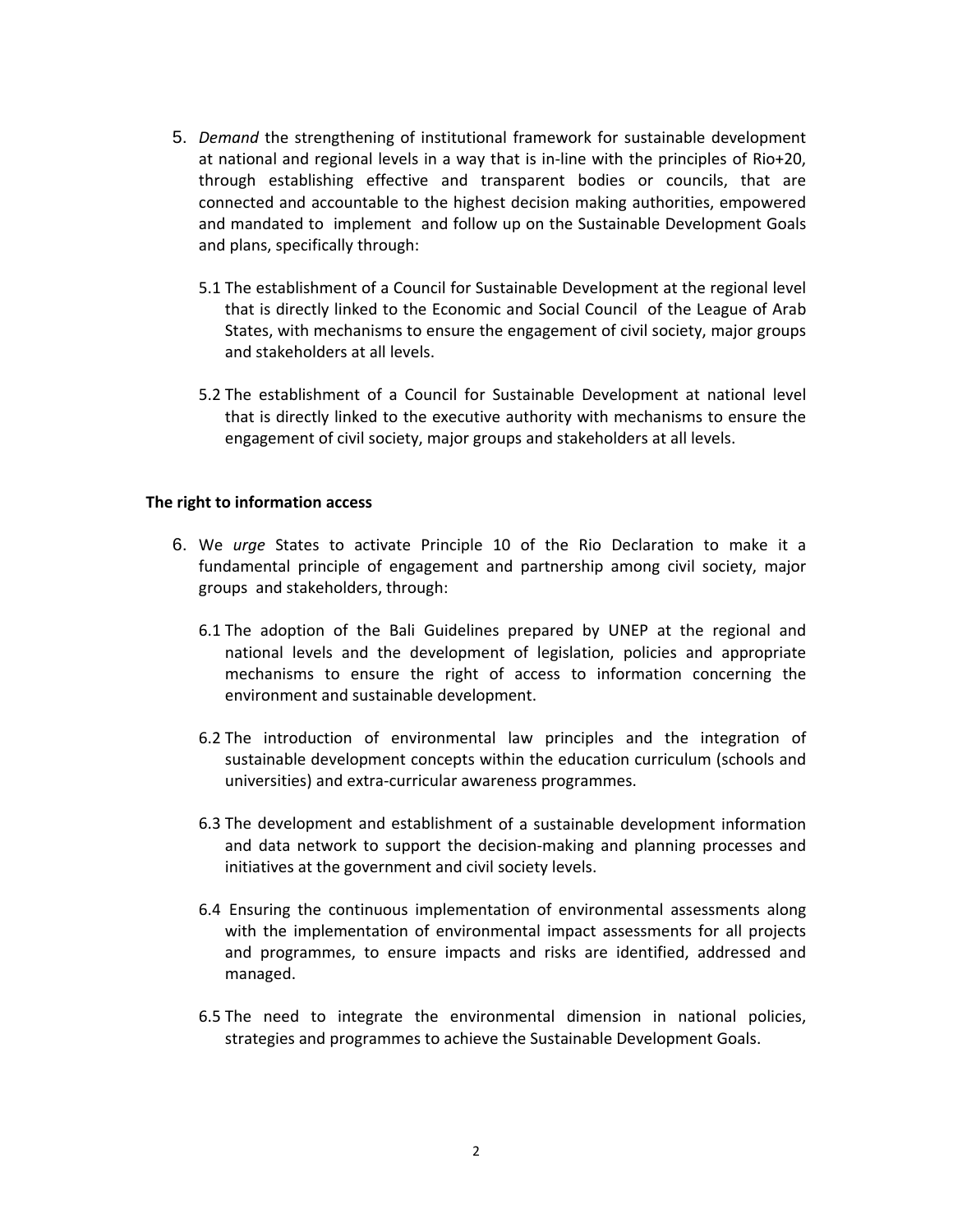#### **Sustainable production and consumption**

- 7. We *emphasize* the need to take advantage of the 10 Year Framework of Programmes on Sustainable Consumption and Production to contribute towards achieving the Sustainable Development Goals
- 8. We *urge* the governments of the region to implement the adopted Arab strategy and execute the policies that have been adopted through the 10 Year Framework of Programmes on Sustainable Consumption and Production.
- 9. We *urge* civil society to play a more active role in advocacy and raising awareness to rationalize consumption and production patterns.

## **Participation of civil society organizations and stakeholders**

- 10. We *affirm* the need to update the institutional framework for civil society, major groups and stakeholders engagement in UNEP policy and programs and in achieving the Sustainable Development Goals, and to develop the appropriate guidelines and policies to ensure their effective participation and engagement both at the regional and international levels. We affirm the need to:
	- 10.1 Expand the major groups and stakeholder notion to include representation from other civil society organizations as well as other sectors such as the education sector, the media sector, people with disabilities etc.
	- 10.2 Loosen the accreditation criteria of UNEP and ease the accreditation mechanisms to allow more effective and legitimate representation.
	- 10.3 Ensure the independence of these Major Groups and stakeholders through self‐organizing caucuses.
	- 10.4 Adopt the principles related to participation, transparency, accountability, democracy, and good governance within the newly proposed institutional framework (currently under preparation).
	- 10.5 Clarify the role and function of both the newly proposed institutional framework (currently called the Major Groups Facilitating Committee‐ MGFC) and the regional representation.
	- 10.6 Ensure equal representation between the major groups and regional representation.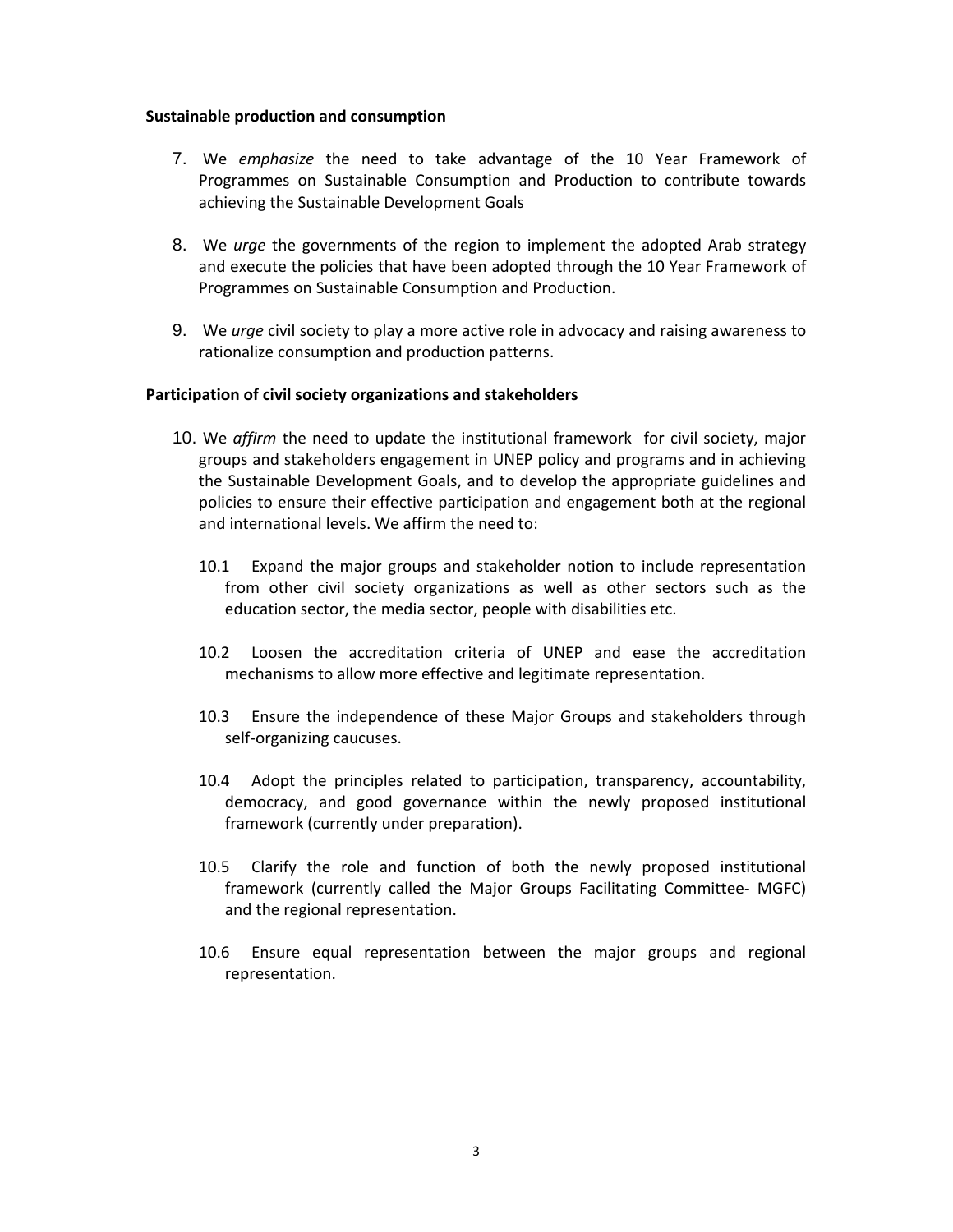## **In regards to all that is related to the West Asia Region**

We request the following:

- 11. Expanding and ensuring the representation of all civil society organizations and stakeholders (Major Groups) by raising awareness and mobilizing all groups through direct and official communication from UNEP's Regional Office for West Asia
- 12. Replicating the proposed institutional framework at the UNEP headquarters in the region, through the establishment of MGS regional committees at the regional level, composed of the various major groups and stakeholders, self‐organized and managed on a rotational basis, and ensuring effective follow‐up and coordination among them regionally and globally through the regional representation.
- 13. Strengthening the role of civil society and stakeholders in influencing national, regional and international policies related to the environment through the development of coordination and follow‐up mechanisms with all major groups in West Asia, capacity building and establishing an information resource network for knowledge and experience sharing in the region.
- 14. Strengthening the role of the Regional Office for West Asia by enabling it to function more effectively by providing all the necessary financial resources to do so.

## **Regional priorities of West Asia**

Given the political situation, state of war, occupation, conflict and insecurity conditions along with the over‐exploitation of natural resources that some countries in West Asia are experiencing, which reflect negatively on the three dimensions of sustainable development, as well as on the local communities and the environment resources, as well as the demographic challenge and unemployment, we request the following:

- 15. Strengthening the efforts to achieve peace and security in the region and respond to the challenges of countries who suffer from political tensions, occupation, conflicts and insecurity
- 16. Encouraging a balanced growth in development activities to ensure environmental sustainability and conservation, benefiting from the knowledge sharing and transfer of successful experiences in the region.
- 17. Devising a comprehensive vision of sustainable development among the Arab countries (including countries in the West Asia region) translated through a unified strategy, which shall be aligned with national plans and initiatives for sustainable development.
- 18. Sustainable use and management of natural resources at both national and regional levels.